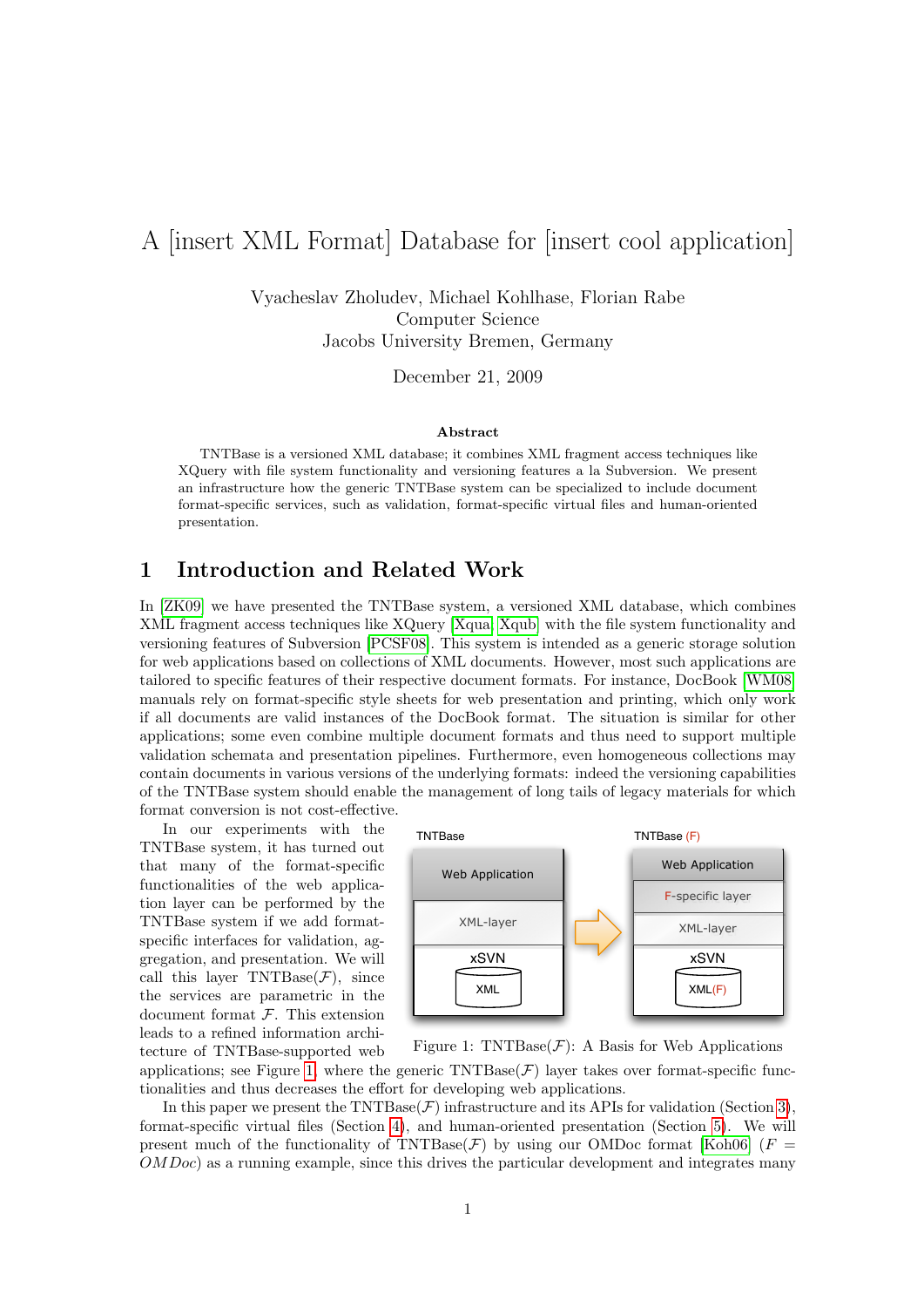of the structural prerequisites for virtual documents. The work presented in this paper is based on the experience of by managing a collection of more than 2000 OMDoc documents (ranging from formal representations of logics to course materials in a first-year computer science course) in TNTBase(OMDoc).

This paper is a short version of [\[ZKR\]](#page-14-6), which should be consulted for details we had to omit for space reasons.

### 2 Document-Format-Specific Features for TNTBase

To make this paper self-contained we briefly recap TNTBase (see [\[ZK09;](#page-14-0) [Tnt\]](#page-14-7) for details). Then we take a closer look at the document-specific workflows in document-collection-centered applications that can be generically supported by a versioned XML storage system like TNTBase. This analysis serves as a motivation and basis for the implemented  $\text{TNTBase}(\mathcal{F})$  layer, which we will present in detail in the following sections.

#### 2.1 TNTBase State of the Art

The core of TNTBase consists of the xSVN module, which integrates Berkeley DB XML [\[Ber\]](#page-13-0) into a Subversion server. DB XML stores HEAD revisions of XML files; non-XML content like PDF, images or LATEX source files, differences between revisions, directory entry lists and other repository information are retained in a usual SVN back-end storage. Keeping XML documents in DB XML allows us to access those files not only via any SVN client, but also through the DB XML API that supports efficient querying of XML content via XQuery and modifying that content via XQuery Update. As many XML-native databases, DB XML also supports indexing, which improves performance of certain queries.

The TNTBase system is realized as a web-application that provides two different interfaces to communicate with: an xSVN interface and a RESTful interface for XML-related tasks. The xSVN interface behaves like the normal SVN interface — the mod dav svn Apache module serves requests from remote clients — with one exception: If one of the committed XML files is ill-formed, then xSVN will abort the commit transaction. The RESTful interface provides XML fragment access to the versioned collection of documents:

- Querying: xSVN extends DB XML XQuery by a notion of file system path to address path-based collections of documents. For instance, a part of a query collection(//papers\*/\*.xsl) will address all XSLT stylesheets in the child folders of directories having the **papers** prefix.
- Modifying: It is also possible to modify XML documents via XQuery Update. In contrast to pure DB XML, modified documents are versioned, i.e., a new revision is committed to xSVN.
- Querying of previous revisions: Although xSVN's DB XML back-end by default holds only HEAD revisions of XML documents, it is also possible to access and query previous versions by providing a revision number if they have been cached (by user request). Previous versions cannot be modified since once a revision is committed to an xSVN repository, it becomes persistent.
- Virtual Files: These are essentially "XML database views" analogous to views in relational databases; these are tables that are virtual in the sense that they are the results of SQL queries computed on demand from the explicitly represented database tables. Similarly, TNTBase virtual files (VF) are the results of XQueries computed on demand from the XML files explicitly represented in TNTBase, presented to the user as entities (files) in the TNTBase file system API. Like views in relational databases TNTBase virtual files are editable, and the TNTBase system transparently patches the differences into the original files in its underlying versioning system. Again, like relational database views, virtual files become very useful abstractions in the interaction with versioned XML storage.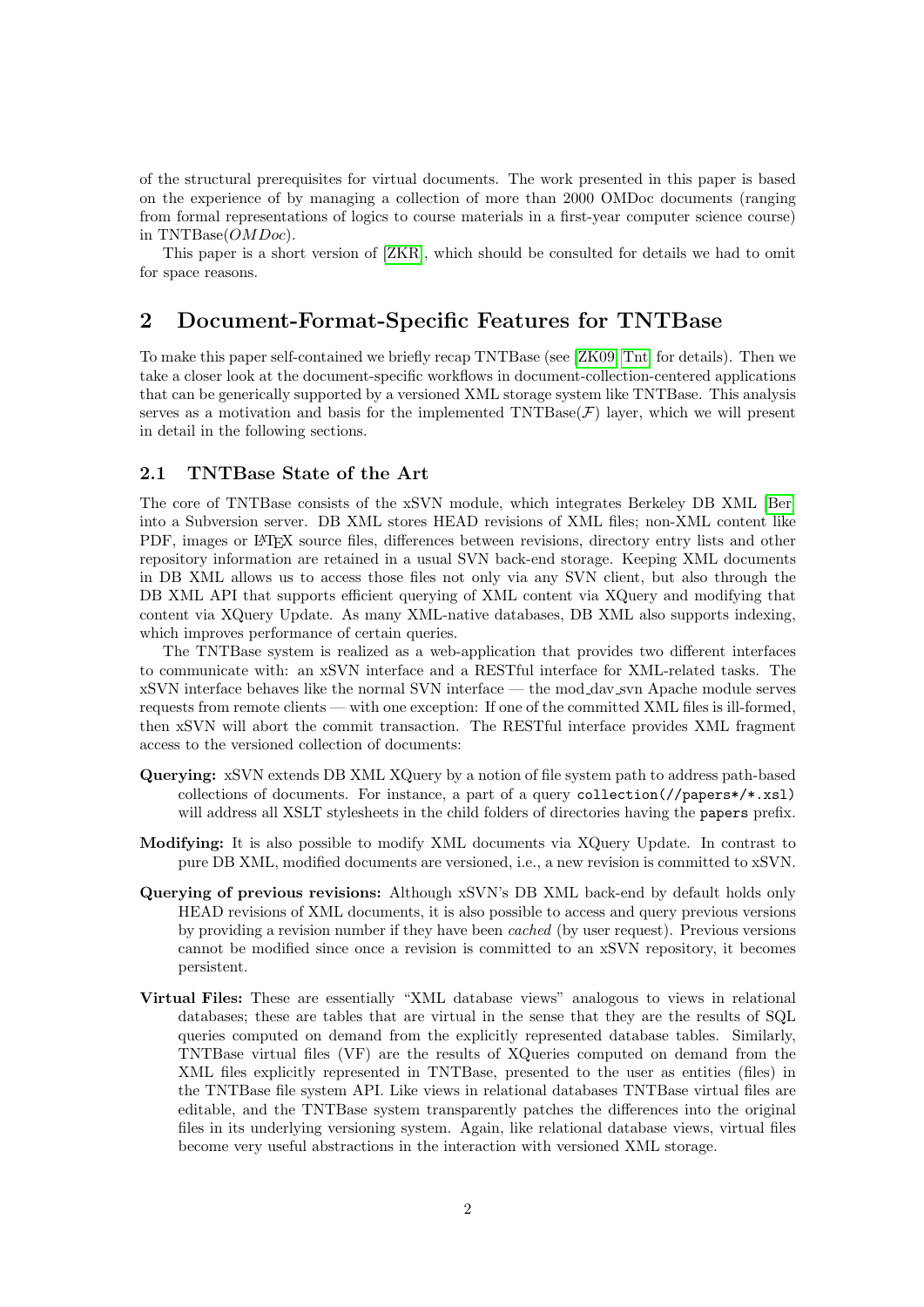### 2.2 Validation and Interface Extraction

One of the salient features of XML as a representation format are its well-established methods for document validation. Indeed most document management workflows take advantage of this and check grammatical constraints on documents by schema validation to simplify further document processing. TNTBase $(F)$  supports this practice by validating documents upon commit by default. However, sometimes schema validity is too strong a restriction in practice (e.g., during document authoring or format migration), so the level of validity is configurable. Moreover, many document format constraints — e.g., inter-document link consistency or the absence of link cycles — cannot be checked even by modern schema languages; therefore  $\text{TNTBase}(\mathcal{F})$  provides an API for custom validation modules that can verify that high-level document (collection) integrity constraints are met, if later processing steps require them.

Both high-level validation and further document processing often rely on specific information about other parts of the document collection. To support these processes incrementally,  $\text{TNTBase}(\mathcal{F})$  supports the extraction and indexing of such information upon commit. This approach is analogous to the "separate compilation" paradigm in programming, where declared methods and their types are extracted at compile-time into "signature" files that are used when compiling other files. A prominent example in the XML arena is the extraction of RDF triples for the use in query engines from RDFa-annotated documents. As the specific information is format and application specific, we speak of interface extraction for the purposes of this paper.  $\text{TNTBase}(\mathcal{F})$  enables the user to configure interface extraction at commit time; in our experience, this is a crucial ability to make high-level validation tractable. For details of the realization we refer to Section [3.](#page-3-0)

#### 2.3 Compilation, Browsing and Cross-Referencing

Eventually, the purpose of most document collection applications is to enable humans and machines access to (processed forms) of the document collection. Technically, this usually involves the transformation into specialized presentation-oriented formats for machine (e.g., programming languages) or human (e.g., PDF generation) consumption. Depending on locality properties of the transformation and the rate of change of the document collection, it can be more efficient to execute the transformations when a document is committed to the collection (then we can employ a process analogous to interface extraction) or when the document is requested. Both workflows need to be supported in  $\text{TNTBase}(\mathcal{F})$ , and in both cases these documents are automatically served in addition to their sources. If a post-processing of documents for human consumption is defined, TNTBase can provide an enhanced browsing interface. In the future, the TNTBase architecture will make it possible to provide higher-level presentational services such as navigation bar, cross-referencing, and in-place expansion of links, if it is told, which language features constitute document fragments and links to documents or document fragments (see Section [4.2\)](#page-7-0). For details of the realization in TNTBase( $\mathcal{F}$ ) we refer to Section [5.](#page-11-0)

#### 2.4 Virtual Documents

TNTBase virtual files as introduced above have one great disadvantage: They are not instances of one of the XML formats in the application. For instance the example of a virtual file of section headings of the SVN Book [\[PCSF08\]](#page-14-3) used in [\[ZK09\]](#page-14-0) groups the title elements in special TNTBase elements, giving a mixed-namespace format specific to the TNTBase system. One generally wants to have virtual files that are "virtual documents", i.e. valid instances of a given format  $\mathcal F$ . This makes *virtual documents* into first-class citizens at the web application level. In theory, if a document format permits to be split into fragments, it becomes possible to recombine the same content fragments into multiple (virtual) documents. If virtual documents make their composition explicit, edited versions can be decomposed into edited fragments, and the changes can be propagated to the original document and other virtual documents using said fragments. But achieving this is surprisingly difficult; both in theory and in practice. In Sections [4.2](#page-7-0) and [4.3,](#page-10-0)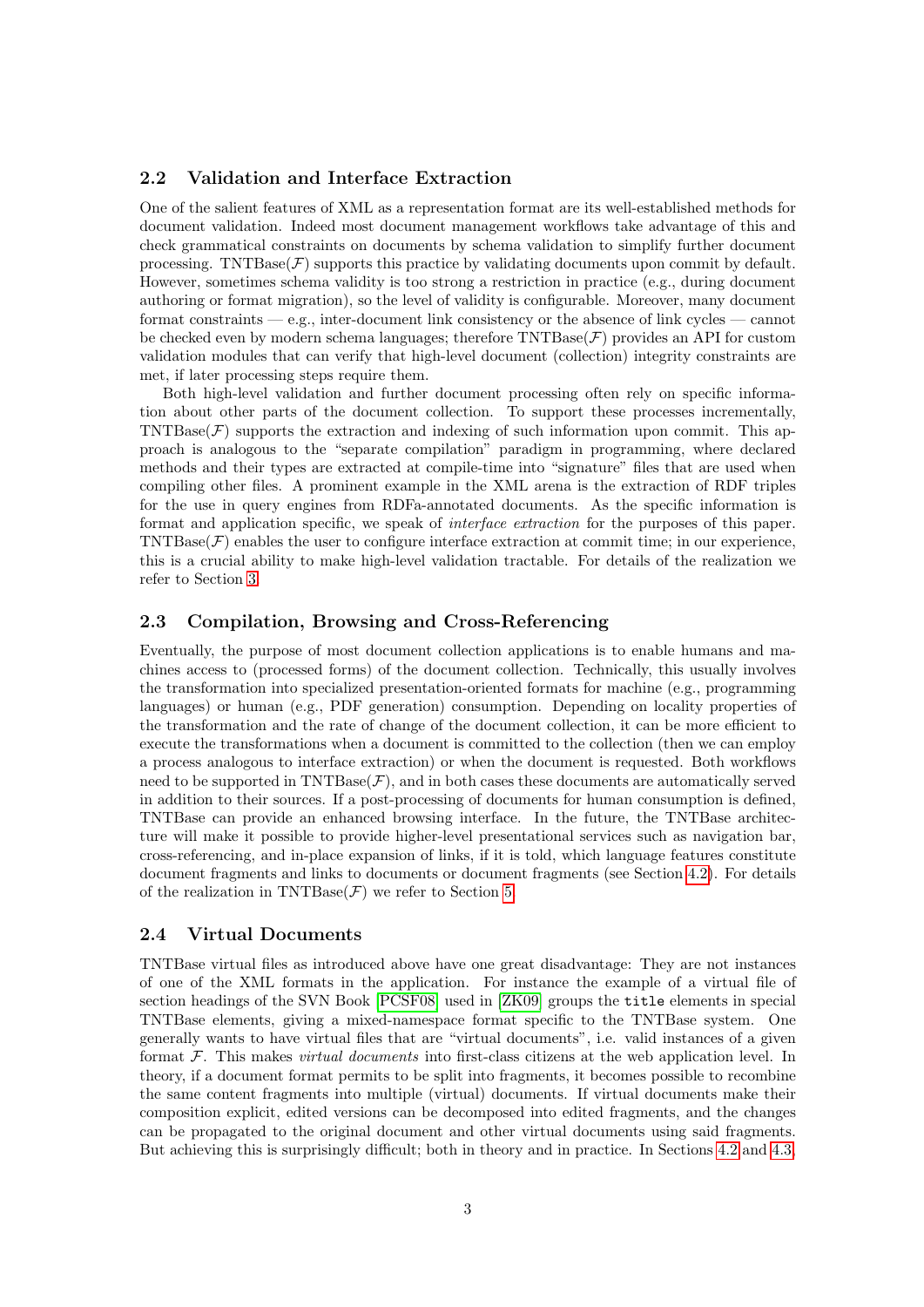we discuss the properties the target format F must have to allow this, and the TNTBase( $\mathcal F$ ) implementation.

### 2.5 Realizing TNTBase $(F)$

As described in [\[ZK09\]](#page-14-0), TNTBase has two major components: xSVN and Java-based Webapplication that is built on top of the Java library for accessing xSVN's DB XML directly. Most of the material described in this paper involves both parts and interactions between them. For instance, when one commits a new version of some XML documents and wants their presentation to be cached, this involves committing files in xSVN, figuring out what files the presentation should be generated for, sending the corresponding request to the Java part of TNTBase, generating presentation and finally saving it into DB XML. We omit the technical details about the interactions, since they mainly concern the (painful) integration of  $C++$  and Java. For our initial implementation, we utilize the standard SVN hook mechanisms for pre-commit and post-commit processing. In a nutshell, we use a pre-commit or post commit hook (depending on the processing purpose, e.g. validation or generation presentation) for figuring out what subset of committed files is subject to further processing.

Once this is done, a script sends requests to the TNTBase RESTful interface, where the actual processing is executed. The return codes and error stream are used to notify the committer about the result (e.g., in case of validation errors). For an example see Figure [2.](#page-3-1) This mechanism is surprisingly flexible and naturally fits into the xSVN approach since it is inherited from SVN. In the future, a tighter integration will add additional scalability and

<span id="page-3-1"></span>

Figure 2: Interactions between xSVN and Web-application manageability, but our approach shows that that the workflows described in this paper naturally work inside the TNTBase architecture.

# <span id="page-3-0"></span>3 Validation and Interface Extraction

TNTBase provides a powerful schema and format-specific validation infrastructure. When committing a set of changes to TNTBase, a validation method is selected for every affected file, that validation is performed, and the xSVN transaction is rejected if validation fails. That ensures that only well-formed documents are stored in TNTBase. The validation method is selected per file via the tntbase:validate property (and thus can easily be switched off temporarily). Successful validation may also return extracted information about the committed file and its dependencies, e.g., a document format-specific index, to be stored by TNTBase for later querying.

An important property of TNTBase is that committing a change to a tntbase:validate property will result in automatic revalidation of all affected files. Thus, TNTBase guarantees that files with a certain tntbase:validate property are well-formed.

Selecting a Validation Method Every directory or file may have the tntbase:validate property whose value is a string. If the property is absent, it is assumed to be empty. For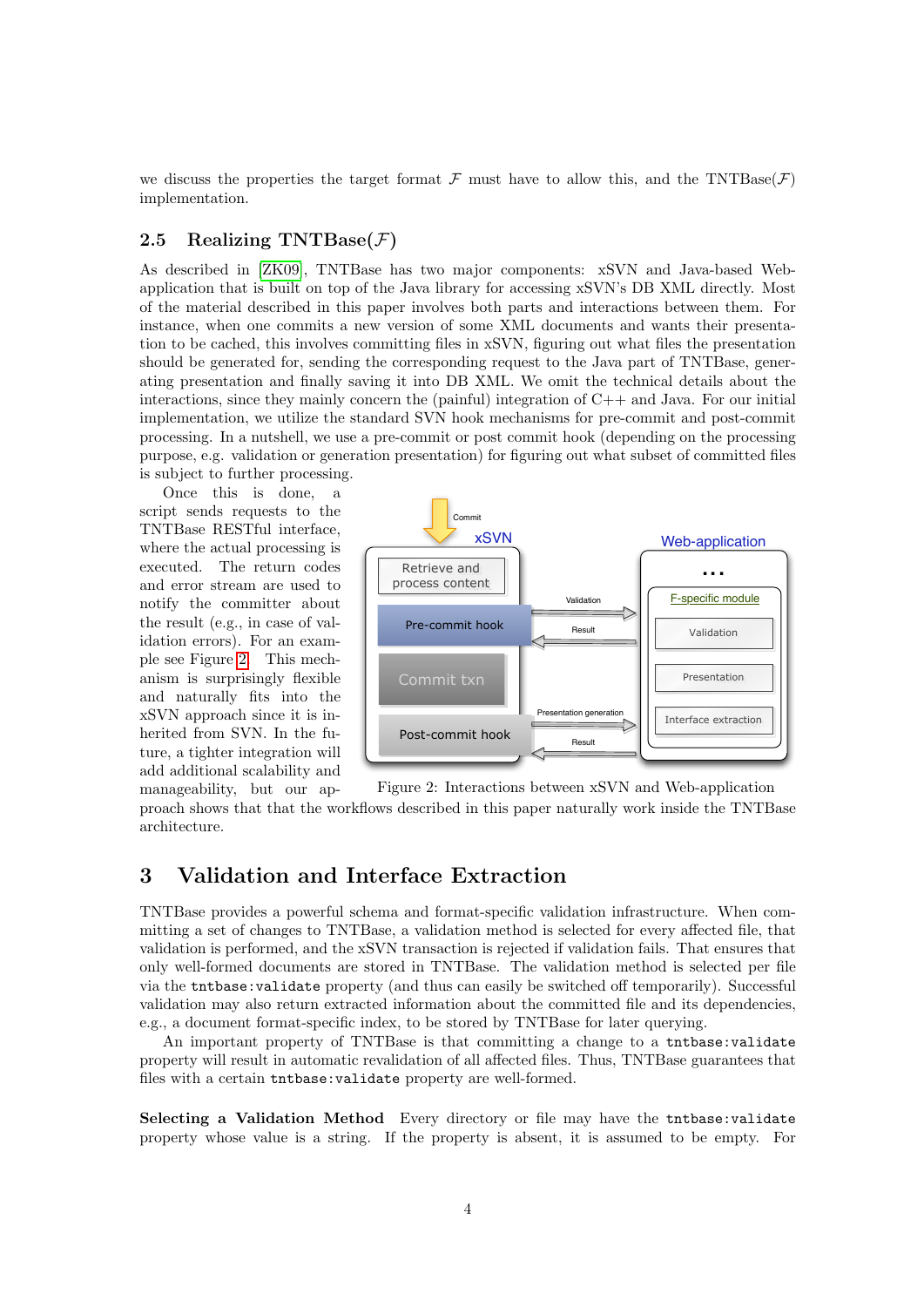a file its value is a string that defines the validation methods to be applied. For a folder the tntbase:validate property is a whitespace-separated list of strings.

If this list is of the form  $e_1, m_1, \ldots, e_n, m_n$ , the every  $e_i$  is treated as a file name extension and every  $m_i$  as a validation method. The semantics is that files with the extension  $e_i$  are to be validated using method  $m_i$ . If the length of the list is odd, the last entry is treated as a default validation method that applies to any file with an extension that was not met before in the list.

When validating a file, the entry in its **that** the statistical property determines the validation method (or methods). If there is no matching entry, one is searched in the corresponding property of the parent directory, and so on until a matching entry is found. If the root directory is reached without finding an entry, the predefined validation method none is chosen, which does nothing and always succeeds.

Defining Validation Methods Every TNTBase repository comes with a special top-level directory called admin. This folder contains all configuration files for that repository so that configurations can be easily made via SVN (and are automatically versioned themselves!). The configuration of validation behavior is done in the **process** subfolder. It may contain a file methods.xml, which defines validation methods. If it is not present, no methods are defined.

The content of this file is of the form

|  | $\langle \text{methods} \rangle M_1 \dots M_n \langle \text{methods} \rangle$ |  |  |
|--|-------------------------------------------------------------------------------|--|--|
|--|-------------------------------------------------------------------------------|--|--|

where every  $M_i$  is of one of the following forms:

| $\leq$ schema name="n" type="t" location="l" $\geq$ |  |
|-----------------------------------------------------|--|
| $\langle$ java name="n" class="c"/>                 |  |

In the first case, validation is performed by schema validation.  $l$  is a URL giving the location of the schema, and t is its type: Currently, a user can choose between the rnc and rng for the text and XML syntaxes of RelaxNG schemata correspondingly. Other XML schema language are planned to be added in the future, e.g. Schematron [\[Sch\]](#page-14-8). Also, DTD and XML Schema validation is supported automatically by DB XML, and the schemas should be provided as XML files themselves.  $n$  is the name of the validation method that occurs in the  $intbase:validate$ property.

While the first case, already permits simple validation through different XML schemata, the second case offers full customizability. Here,  $n$  is as for schema validation, and c gives the qualified name of the Java class implementing the validation interface. (See the project website [http:](http://tntbase.mathweb.org) [//tntbase.mathweb.org](http://tntbase.mathweb.org) for documentation of the interface.) These implementation classes must be in the Java classpath provided when starting TNTBase.

Applying Validation and Interface Extraction Every  $m_i$  in the tntbase: validate property is of the form  $s_i?(+v_i)?$ , where  $s_i$  is the name of an XML schema validation method and  $v_i$ is the name of a Java validation method. The latter may generate any serializable content. The intuition here is that the validation automatically produces information that is desirable to store for later use. These can be transformations of the committed file into human- or machine-readable formats such as XHTML or RDF.

These results are stored as XML documents in TNTBase and every such document is associated with a real XML file in TNTBase. They are not shown in the TNTBase file system and can be queried via a separate TNTBase interface. For that purpose, the method element from above receives one additional optional attribute output. If the value of this attribute is true TNTBase will cache the files containing the extracted information and will make them accessible via dedicated RESTful methods.

In particular, the output of validating the file PATH is available at [http://tntbase.your.](http://tntbase.your.host.org/restful/integration/output/METHOD/PATH) [host.org/restful/integration/output/METHOD/PATH](http://tntbase.your.host.org/restful/integration/output/METHOD/PATH), and XQuery access to all output files is possible via [http://tntbase.your.host.org/restful/integration/query/METHOD?query=](http://tntbase.your.host.org/restful/integration/query/METHOD?query=XQUERY_EXPRESSION) [XQUERY\\_EXPRESSION](http://tntbase.your.host.org/restful/integration/query/METHOD?query=XQUERY_EXPRESSION). In both cases, METHOD is the name of the validation method.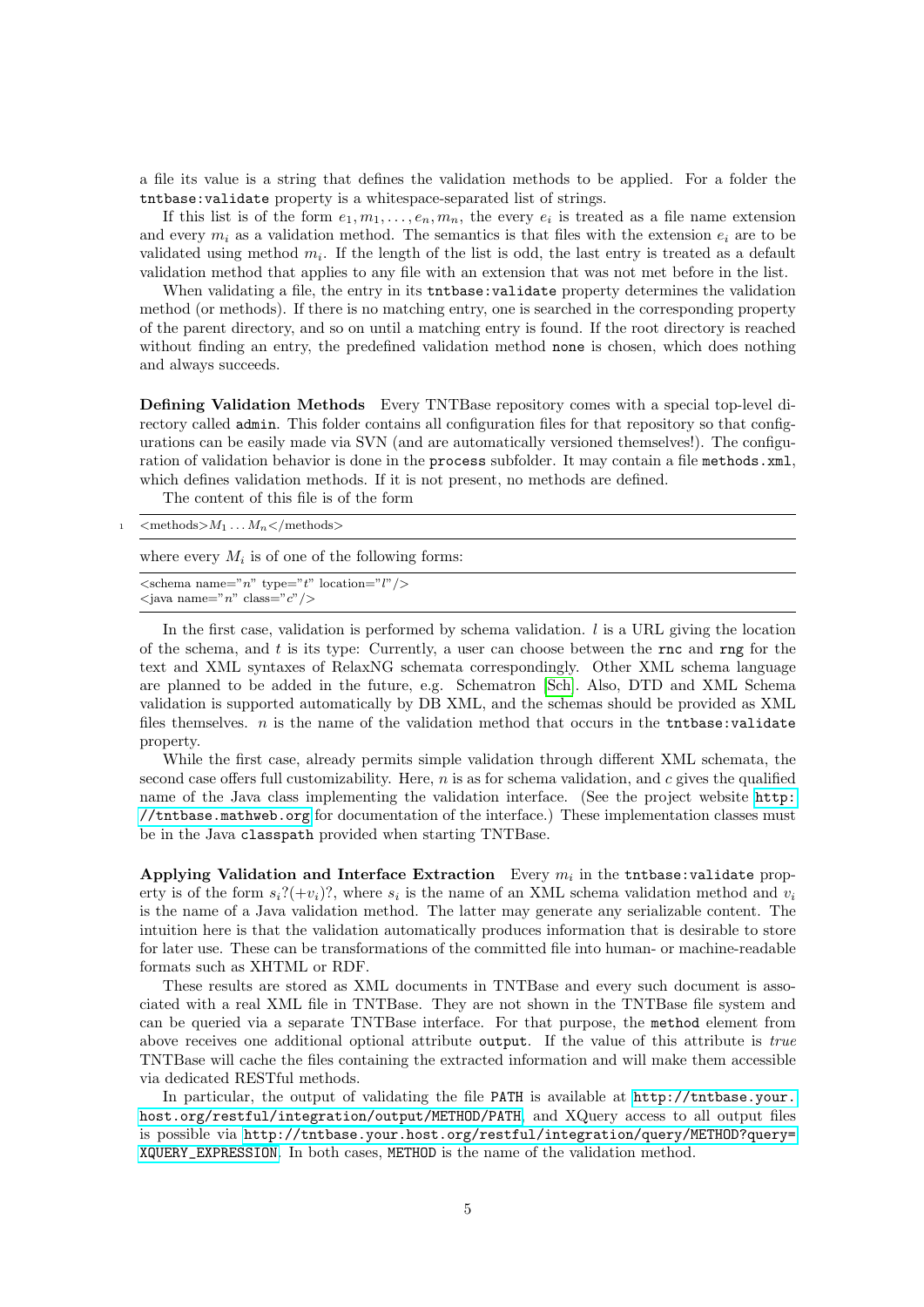As an example, we give the current setup of the OMDoc repository used in the Latin project [\[Lat\]](#page-14-9). Here the top-level folder of the repository carries the property tntbase: validate=omdoc mmt-rng+mmt. This means that all files with the omdoc extension are to be validated using first the mmt-rng and then the mmt method. A subfolder inprogress contains work in progress and carries the property tntbase:validate=none to avoid validation.

The methods.xml file looks as follows:

```
<methods>
```

```
<schema name="mmt−rng" type="rnc" location="/var/www/tntbase/schemata/mmt.rnc" type="rnc"/>
  \verb|<java name="max" class="info.kware.joindoc.frontend.TNTValidate" output="true" />
</methods>
```
Thus, the method mmt-rng+mmt consists of calling first the schema validation using the schema mmt.rnc, followed by a custom java implementation in the class TNTValidate.

The extraction method of the class TNTValidate returns a set of RDF triples that represent the omdoc file according to the omdoc ontology. Because the value of the output attribute is true, the generated RDF theory (ABox) is accessible via the RESTful TNTBase interface. For example, the RDF triples of the file math/algebra/algebra1.omdoc are accessible as [http://](http://tntbase.your.host.org/restful/integration/output/mmt/math/algebra/algebra1.omdoc) [tntbase.your.host.org/restful/integration/output/mmt/math/algebra/algebra1.omdoc](http://tntbase.your.host.org/restful/integration/output/mmt/math/algebra/algebra1.omdoc).

# <span id="page-5-0"></span>4 Virtual Documents

In this section, we will take a closer look at virtual documents: As they are surprisingly complex to understand, we introduce the concept and its realization by an example in Section [4.1](#page-5-1) before we develop a precise terminology to capture all aspects of the concept: Sections [4.2](#page-7-0) and [4.3](#page-10-0) develop a set of prerequisites for the document format to make use of virtual documents and show how they can be achieved generically.

### <span id="page-5-1"></span>4.1 Virtual Documents by Example

To fortify our intuition about virtual documents let us consider the following situation: We have a set of exercises with problem statements and solutions in our document collection. Say they are marked up in the following way:

Listing 1: An Exercise with Solution

```
\langleexercise\rangle<problem>P</problem>\langlesolution>>\langlesolution>\langle/exercise>
```
Now we want to make them available in two forms: without solutions to students and with (master) solutions to the teaching assistants. In this situation, virtual documents are ideal. Generally, for a virtual document we specify an XML file like the one in Listing [2.](#page-5-2) It consists of a skeleton and a list of external queries.

Listing 2: A Virtual Document for Practice Exercises

<span id="page-5-2"></span>

| $\langle$ omtext>The following individuals have contributed material to this document $\langle$ /omtext>                                   |
|--------------------------------------------------------------------------------------------------------------------------------------------|
| $\langle \text{tnt:xqinclude query} = "distinct-values$ (collection $\frac{1}{\text{gencs}} \times \frac{1}{\text{ex}}$ ) / dc:author $">$ |
|                                                                                                                                            |
|                                                                                                                                            |
|                                                                                                                                            |
|                                                                                                                                            |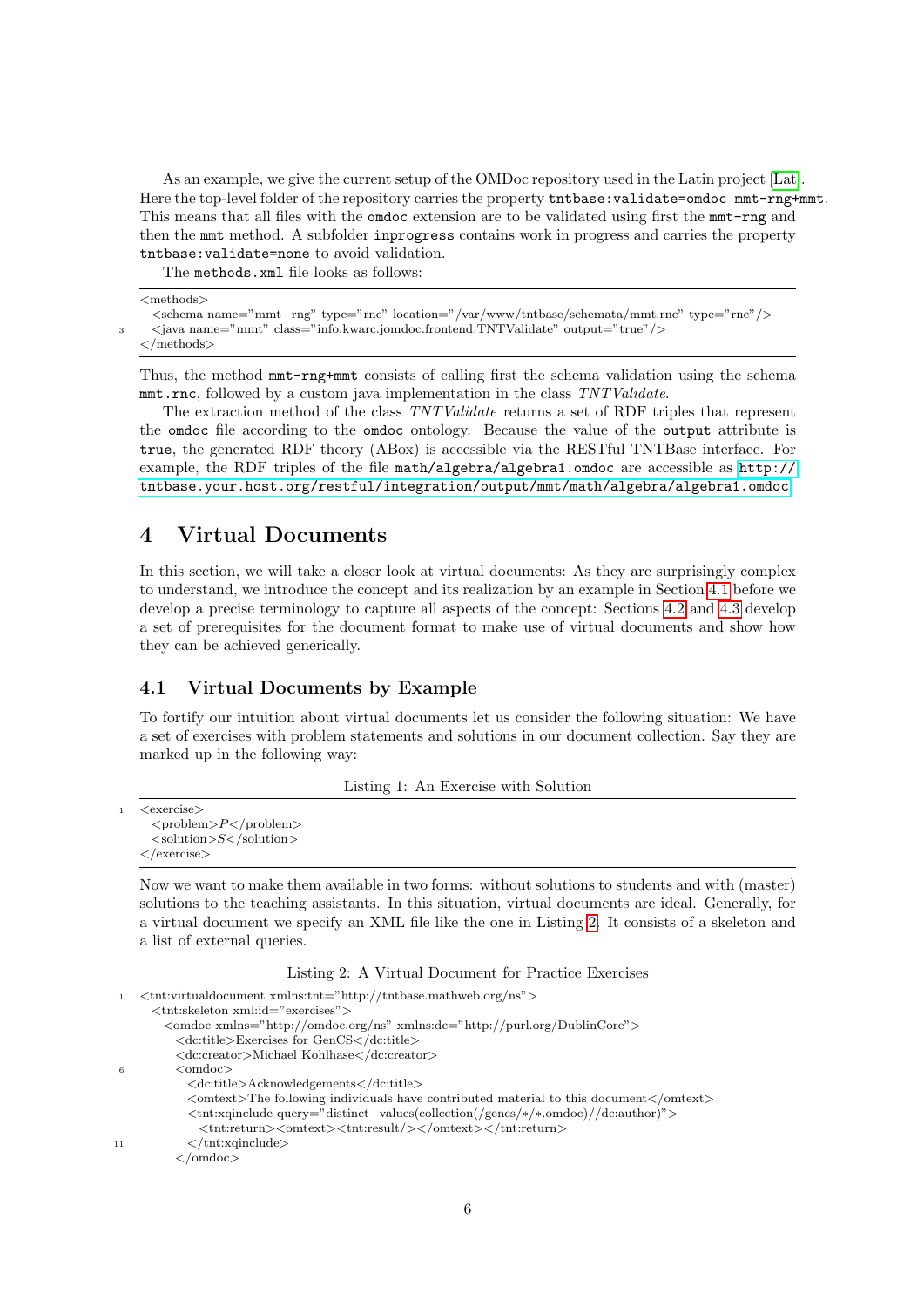```
<omdoc>
                <dc:title>SML Exercises</dc:title>
                <tnt:xqinclude>
16 <tnt:query name="xq.SMLex"/>
                  \langle \text{tnt:return}\rangle \langle \text{exercise}\rangle \langle \text{tnt:result}\rangle \rangle \langle \text{exercise}\rangle \langle \text{tnt:return}\rangle\langletnt:xqinclude\rangle</omdoc>
             <omdoc> ...</omdoc>
21 \le/omdoc>
        </tnt:skeleton>
        <tnt:query name="xq.SMLex>
          for $i in collection(/gencs/SML/∗.omdoc)//exercise
          return $i/∗[local−name() ne 'solution']
26 \le \langle \text{Int:query} \rangle...
      \langletnt:virtualdocument\rangle
```
Conceptually, the skeleton consists of the top-level parts of the intended exercises document, where some document fragments have been replaced by embedded XQueries that generate them. In general, queries have the form

Listing 3: A XQuery Fragment Reference

<span id="page-6-1"></span><tnt:xqinclude>  $\langle \text{int:query>}q \langle \text{int:query} \rangle$  $<$ tnt:return $>$  $R$  $<$ /tnt:result $>$ </tnt:xqinlcude>

where  $q$  is an XQuery and  $R$  consists of a result expression where the tnt:result element will be replaced with the results of  $q$ . In line 7-9 we have such a query in a syntactic variant where  $\lt$ tnt:xqinclude query="q">R $\lt$ /tnt:xqinclude> was used to abbreviate the primary query form above for queries that do not contain embedded elements. The result of this particular query would be a list of author names wrapped in an omtext element. The query in lines 15-18 uses another useful syntactic feature: it refers to the query by reference to enable reuse and sharing for virtual documents (see below).  $1$  The result of this query would be a list of exercises of the form

 $<$ exercise $>$  $<$ problem> $P$  $<$ /problem>  $\langle$ /exercise>

Note that the default and the dc namespace within the query are inherited from the dominating omdoc node.

If we want to edit a virtual document, then we should tell TNTBase to send it to us in a special editing mode. Then the relevant parts of our virtual document will be of the form

 $\epsilon$ exercise $\sim$ 

<sup>2</sup> <problem tnt:srcfile="/gencs/SML/prob1.omdoc" tnt:xpath="(omdoc/exercise/problem)[2]">P </problem>  $\langle$ /exercise $\rangle$ 

Note that the result fragments have been decorated with tnt:srcfile and tnt:xpath attributes that specify the origin of the text fragments. These attributes are syntactical variants of the source references in virtual files (see [\[ZK09\]](#page-14-0)) and enable editability and transparent commit in the same way.

Thus, the virtual document in Listing [2](#page-5-2) indeed expands to the desired exercises document after XQuery processing. In TNTBase $(F)$ , virtual documents are created simply by committing a virtual document specification (the XML file in Listing [2\)](#page-5-2) to the xSVN repository and executing an additional method of TNTBase that takes as an input the path of a virtual document specification and a path of a new virtual document itself. Thus, we can create multiple virtual documents based on a single virtual document specification. For instance, the above virtual document specification's

<span id="page-6-0"></span><sup>&</sup>lt;sup>1</sup>In the future, we intend to integrate the XQuery module system into virtual documents so that individual XQuery function and variable declarations can be shared between queries.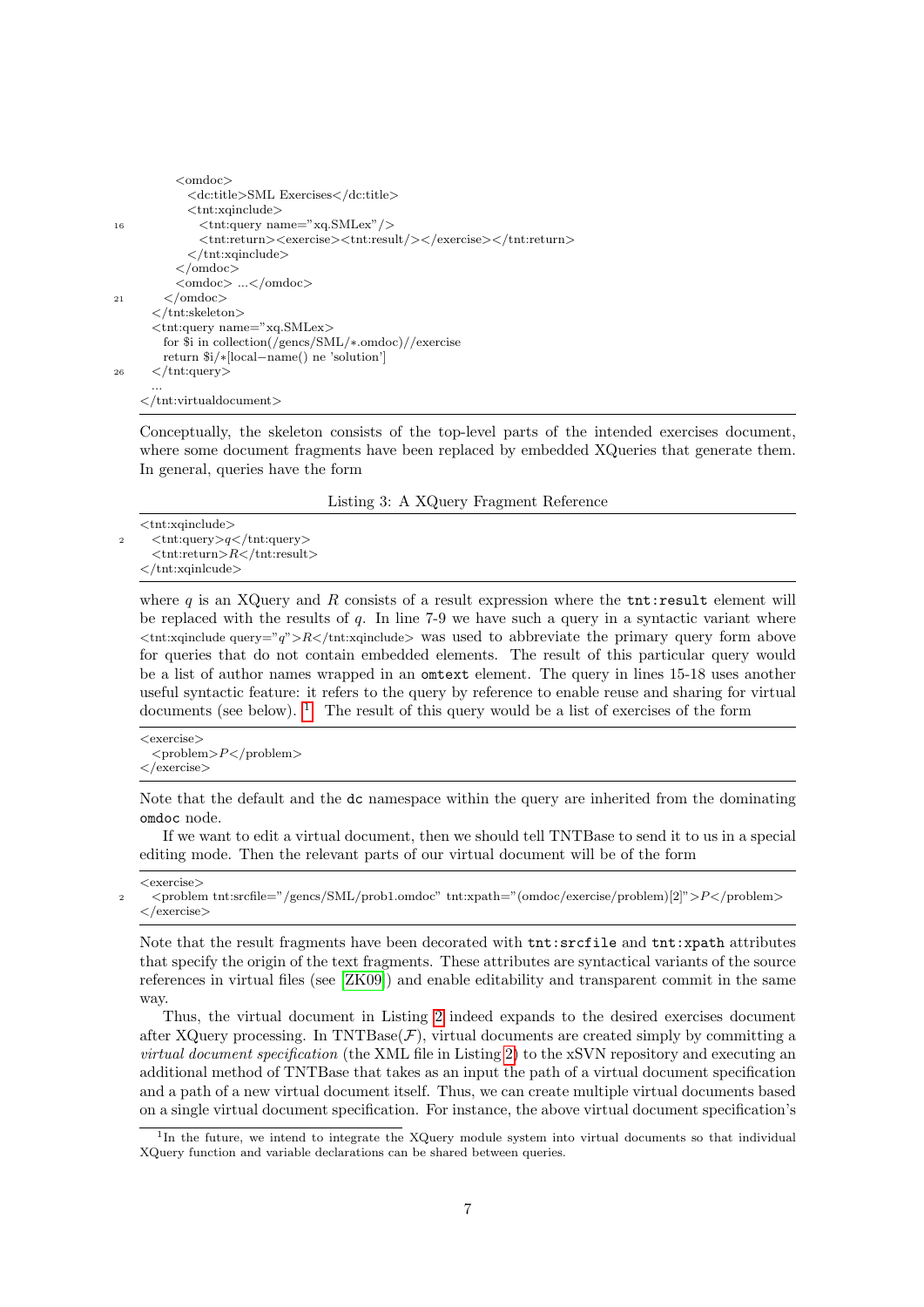XQueries can be changed so that they select problems in the directory where virtual document resides. This is done by for \$i in collection(./∗.omdoc)//exercise return \$i/∗[local–name() ne 'solution'], where the first "." in the query stands for the *current directory*. Thus we write a specification once, and may use it for creating virtual documents without solutions in different folders separated by topic.

The reference-based setup caters for a wide variety of reuse scenarios. For instance the document for the GenCS teaching assistants could be specified by the following virtual document specification, which reuses the skeleton from Listing [2:](#page-5-2)

```
<tnt:virtualfile xmlns:tnt="http://tntbase.mathweb.org/ns">
     <tnt:skeleton href="../exercises.vf#exercises"/>
     <tnt:query name="xq.SMLex>
       for $i in collection(/gencs/SML/∗.omdoc)//exercise return $i
5 \le/tnt:query>
     ...
```
 $\langle$ tnt:virtualfile $>$ 

Note that the new query does not remove the solutions. It is lexically captured by the named reference in the skeleton. One may think of method overloading in Java or  $C_{++}$ . It is also possible to have an empty tnt:query element is the specification. Then it becomes an abstract specification, and can be compared to abstract methods in Java or pure virtual functions in  $C++$ .

#### <span id="page-7-0"></span>4.2 Document Formats and Document Fragments

In the example above we have very informal; to fully understand the concept of virtual documents we have to work a little harder and pin down the relevant concepts. We will provide the relevant definitions and explain them by examples that show the problems we have glossed over above.

<span id="page-7-1"></span>Definition 1 (Document Format). A document format consists of

- 1. a formal language, whose words we call documents,
- 2. a formal language of fragments over the same alphabet,
- 3. for every document D a set of pairs  $(p, F)$ , where F is a fragment occurring as a sub-word of  $D$  and  $p$  is some expression, called the *position* of  $F$  in  $D$ .

We write  $D(p) = F$  to retrieve the fragment at position p.

The intuition of fragments is that fragments occur as components of documents. Document formats are typically given as a context-free grammar that subsumes the language with some nonterminal symbols designated as the fragment-producing ones. For example, we define the format XML/XPath as follows: The documents are the XML documents, and the fragments of an XML document  $D$  are the element nodes occurring in  $D$ ; the fragment positions are given by XPath expressions [\[Ber+07\]](#page-13-1). Another XML-based document format is XML/id: Here, only the nodes with  $xml:id$  attributes  $\text{MVW05}$  are fragments, they are addressed by the values of of  $xml:id$ attributes which serve as positions. For text documents, we can use substrings as fragments together with line and column numbers as positions (or paragraphs and paragraph numbers if we use empty lines as paragraph separators). Furthermore, any formal language trivially becomes a document format if every document has itself as the only fragment.

Any particular XML language becomes a document format in the sense of Definition [1](#page-7-1) by treating it as a special case of XML/XPath. However, it is often useful to define fragments differently, in particular to restrict the fragments to ones that carry self-contained meaning in the document format. After all, documents are composed of fragments that represent logical structuring units.

The OMDoc1.6<sup>[2](#page-7-2)</sup> format has been designed around the notion of "semantic fragment". These are represented by tags such as omdoc (used both for documents and document sections), theory, symbol, axiom, notation. Other element nodes, such as the ones representing individual mathematical expressions, are not considered fragments. In the OMDoc1.6 design the fragment nodes all

<span id="page-7-2"></span><sup>2</sup>The OMDoc1.6 format is the radically redesigned successor of OMDoc1.2 [\[Koh06\]](#page-14-5) which is the first draft of the OMDoc2 format. It is based on the semantic data and referencing model of [\[RK09\]](#page-14-11), which makes it an interesting case study for our purposes here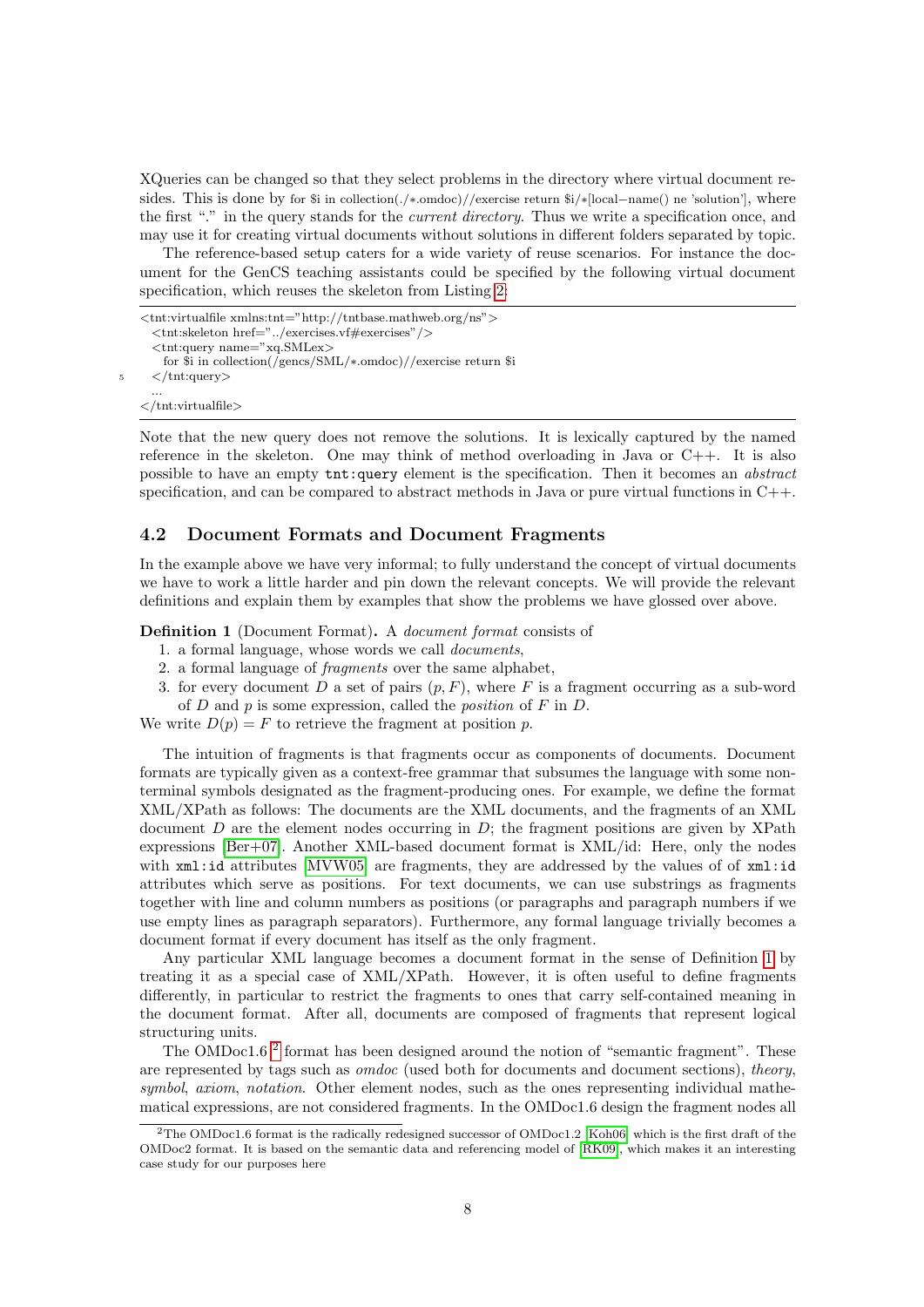have name attributes: Any element with a name yields a fragment, and any tag that is worthy of being extracted as a semantic fragment gets a name. Contrary to xml:ids, the name attributes have to be unique only within the scope given by their parent fragment, which gives rise to a hierarchical naming scheme that is more adequate for mathematical practice. For example, the relative URI algebra.omdoc/groupoids?Monoid?comp<sup>[3](#page-8-0)</sup> refers to the declaration of the composition operation in the theory of monoids occurring in the section on groupoids in the document algebra1.omdoc. The general form of an OMDoc fragment position is  $sec_1/\dots/sec_m?mod_1/\dots/mod_m?sym$ , where the sec<sub>i</sub> are section names, the mod<sub>i</sub> are the names of nested modules in the OMDoc module system [\[RK09\]](#page-14-11), and sym is a symbol name. Clearly, the set of fragments of an OMDoc document can be naturally included into the set of fragments of the same document considered as an XML/XPath document.

We use names instead of  $xml:ids$  as fragment positions because the latter have to be documentunique, whereas in virtual documents, we want to be able to flexibly recombine existing fragments into new documents. Already the next definition could lead to name clashes if we used xml:ids to identify fragments.

**Definition 2.** We say that a document format  $\mathcal F$  supports reference expansion if it provides

- 1. for every document  $D$  in  $\mathcal{F}$ , a distinguished set of fragments called *fragment references*,
- 2. for every fragment reference R in F, a list  $(d_i, p_i)|_{i=1}^n$ , called *results*, where  $d_i$  is a document URI and  $p_i$  is a fragment position in the document referenced by  $d_i$ ,
- 3. an operation  $exp(d, p)$  that given a URI d of an F document and a position p in it returns a document fragment in  $\mathcal{F}$ ,

such that  $D$  is semantically equivalent to the document that arises from replacing a fragment reference R with the concatenation  $exp(d_i, p_i)|_{i=1}^n$ . A document is called fully expanded if it contains no fragment references.

Technically, the precise definition of semantic equivalence must be given by the document format as an equivalence relation between documents. The right choice of the semantic equivalence relation can be quite difficult, and often different notions of equivalence must be employed in different contexts. For example, replacing relative URIs in an XHTML document with appropriately resolved absolute ones will usually not change the semantics of the document. However, in certain situations, it is still desirable to forbid such a transformation, e.g., when a directory of inter-linked documents is often moved to different locations. For simplicity, we will not go into details and simply assume such an equivalence relation to be present.

The intuition behind reference expansion becomes clear if we define it for the document format XML/XPath from above: It becomes a document format XML/XPath/XInclude with reference expansion by using XML inclusions via XInclude [\[MOV06\]](#page-14-12), i.e., the fragment references are the xi:include elements. XInclude (essentially) requires that processors obtain the document frag $ment(s)$  referenced by the **href** and **xpointer** attributes of the  $xi$ **: include** element and replace the xi:include element with them, which we take as semantic equivalence. Thus, we can define that for every **xi:include** element, the result list is  $(d, p_1), \ldots, (d, p_n)$  where d is given by the href attribute,  $p_1, \ldots, p_n$  are the normalized XPath expressions identifying the nodes matched by the xpointer attribute.

At first it might seem that one should always put  $exp(d, p) := D'(p)$  where D' is the document at URI d. However, it is useful to permit the document format to perform an arbitrary operation instead – typically this operation consists of computing  $D'(p)$  and then applying some postprocessing to it. For example,  $x_i$ :include computes  $exp(d, p)$  by adding an attribute  $xml$ :base to  $D'(p)$  because  $D'(p)$  might inherit its xml:base from an ancestor node within  $D'$ . Similarly, XML namespace attributes inherited from an ancestor may have to be added to  $D'(p)$ .<sup>[4](#page-8-1)</sup>

OMDoc1.6 integrates a custom syntax for reference expansion. Every tag designating a fragment may alternatively occur as an empty element node with an href attribute instead of a name

<span id="page-8-0"></span><sup>&</sup>lt;sup>3</sup>The use of an additional ? in the query is unusual but legal. It leads to a very compact notation, which is important in OMDoc.

<span id="page-8-1"></span><sup>&</sup>lt;sup>4</sup>The latter is usually not necessary for XInclude, which technically acts on info sets rather than documents.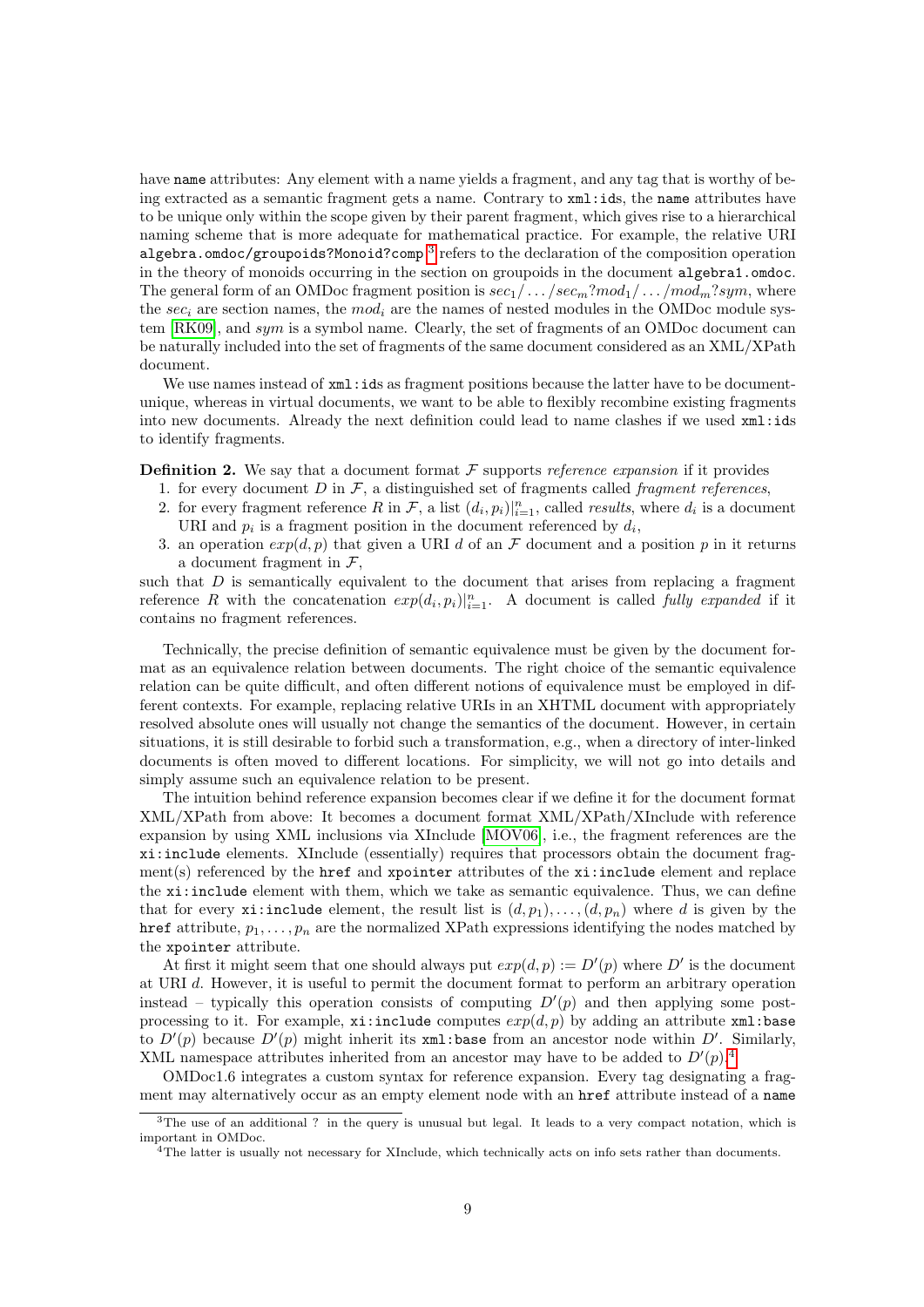attribute. The value of this attribute is of the form  $d/p$  where d is a URI without query or fragment and  $p$  is an OMDoc fragment position. The list of results always has length 1 and is given by  $(d, p)$ . (Note that since both d and p may contain slashes, the computation of  $(d, p)$  has to be carried out by a server providing the resource d.) To define reference expansion, let  $D'$  be the document at d. Then  $exp(d, p)$  returns  $D'(p)$  with an added attribute base whose value references the parent fragment of  $D'(p)$  in  $D'$ . For example, assume the following OMDoc document  $D'$  at URI d:

```
<omdoc>
   \leqomdoc name="div-1">\langle \text{theory name} = \text{"th_1"} \rangle \langle \text{constant name} = \text{"c_1"} / \rangle \langle \text{/theory>}</omdoc>
\langle/omdoc\rangle
```
A document D may contain a fragment reference to the theory  $th_1$  in the section div<sub>1</sub> of the form  $\zeta$  and  $\zeta$  here  $\zeta = d/div$  1?th 1"/>. Then  $exp(d, \text{div}_1?t h_1)$  yields

| $\langle \text{theory name} = \text{"th_1"} \text{base} = \text{"d/div_1"} \rangle \langle \text{constant name} = \text{"c_1"} \rangle \langle \text{theory} \rangle$ |  |
|-----------------------------------------------------------------------------------------------------------------------------------------------------------------------|--|
|-----------------------------------------------------------------------------------------------------------------------------------------------------------------------|--|

The added base attribute serves two purposes. Firstly, it functions as a base address relative to which all semantic references occurring inside  $th_1$  are resolved. (There are none in this example, but practical theories contain large numbers of mathematical expressions containing semantic references to theories and constants.) Secondly, it remembers the origin of the theory th<sub>1</sub> so that a link between the theory defined in  $D'$  and its copy in the fully expanded version of  $D$  is maintained. This link is important for several applications, and below we will use it in particular to propagate changes made to  $th_1$  from D to D'.

Definition 3 (Document Contraction). In a document format that supports reference expansion, we speak of *document contraction* if a document  $D$  is transformed into a semantically equivalent document  $D'$  by replacing a fragment of D with a fragment reference.

A fragment that is not simply a fragment reference is called fully contracted if no further contraction is possible. A fully contracted fragment is called atomic if it is also fully expanded. S is called the skeleton of a document  $D$  if  $S$  arises from  $D$  by contracting exactly the atomic fragments. Finally, we say that a document format supports document contraction if every document has a skeleton.

Both XML/XPath/XInclude and OMDoc support document contraction. However, for XM-L/XPath/XInclude, the atomic fragments are the empty elements, and thus the skeleton is not interesting because it is isomorphic to the original XML document. But for document formats with custom definitions of fragments such as OMDoc, the skeleton yields an interesting decomposition into medium-sized chunks.

A good example of a skeleton is the table of contents with every node representing one entry. This can also serve as a guiding intuition to define document formats: An XML node should count as a fragment if it could occur in a table of contents. This motivated our choice of fragments for a document format for DocBook: The skeleton of a DocBook document is just its table of contents. More precisely, we can say the following.

**Theorem 1.** Let F be a document format arising from  $XML/XPath/XI$ nclude by restricting the documents to a sub-language of XML and by restricting the fragments of a document to element nodes with certain tags. Further assume that the  $\mathcal{F}\text{-} documents$  may contain  $\boldsymbol{x}\text{:}include$  fragments and that the specification of  $\mathcal F$  imposes semantic equivalence under reference expansion as defined above for  $XML/XPath/XI$ nclude. Then  $\mathcal F$  supports reference expansion and document contraction.

As an example, consider the left OMDoc document in Figure [3](#page-10-1) with URI d. It can be contracted to the one on the right: Here all fragment references are relative to the base URI  $d$ , which receives a trailing slash so that, e.g.,  $div_1/div_1?$ theory 1 resolves to  $d/div_1/div_1?$ theory 1. Note how the contraction status is different between the fragments at position  $div_1/div_1$  and  $div_1/div_2$ : The former is skeletal, the latter is fully contracted. Such an OMDoc document typically arises after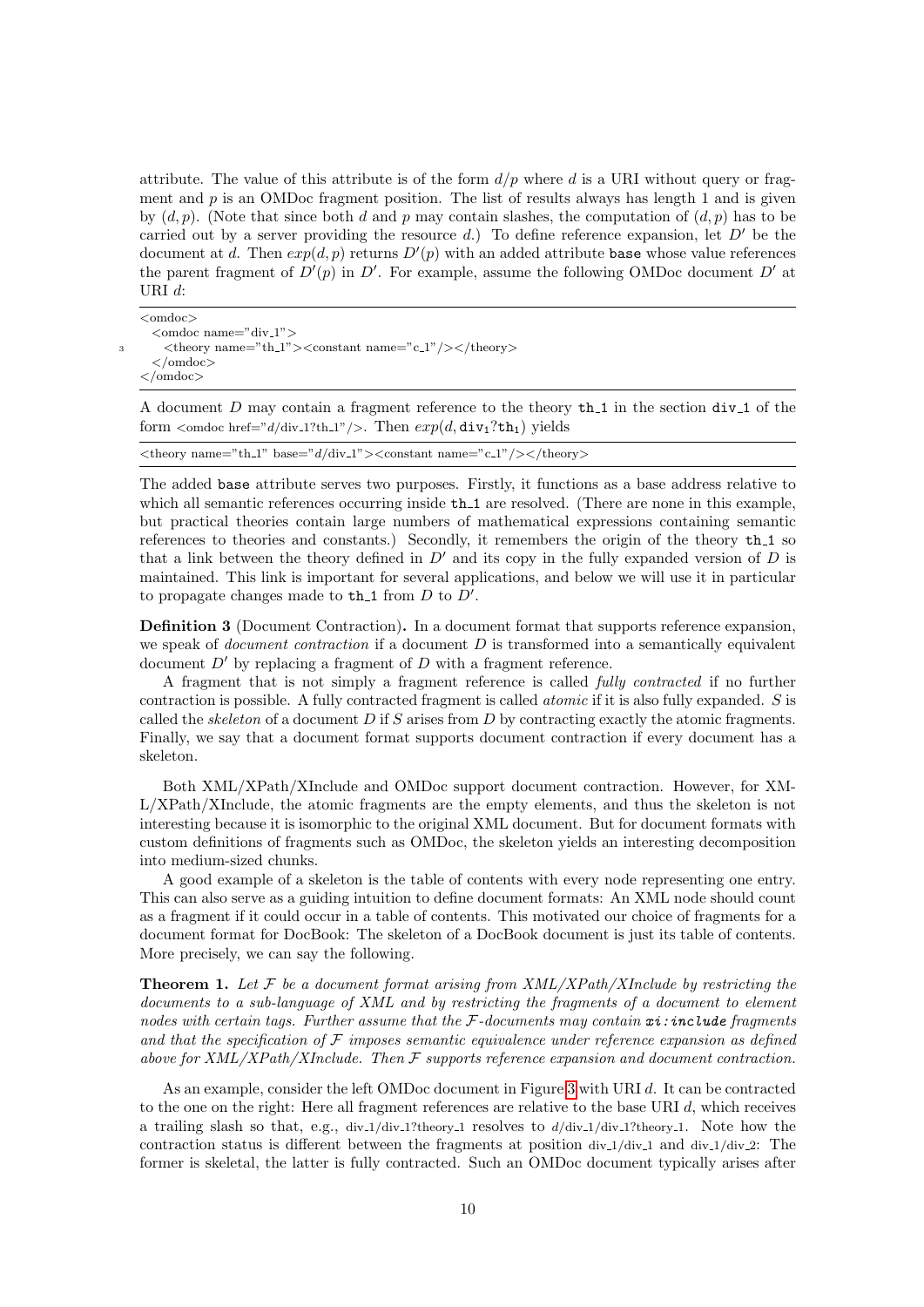

<span id="page-10-1"></span>Figure 3: Contracting Documents

a fully contracted document has been served and the user has interactively expanded some of the fragment references.

#### <span id="page-10-0"></span>4.3 Virtual Documents

Contraction permits to decompose a document into its fragments, and by expanding fragment references this process can be inverted. This is useful in itself, but it also opens the door to a powerful application: New documents can be composed partially or completely out of fragments from existing documents. If we follow this idea systematically, we can conceptually consider all documents to be skeletons that pick fragments from a shared reservoir. In particular, there is no conceptual distinction needed between the document in which a fragment is created and the documents, from which that fragments is referenced.

Virtual documents are simple as long as they are created or read but not changed. But assume a document  $D'$  that contains a reference to a fragment F of D, and assume that the reference has been expanded. Further assume, we changed  $F$  to  $F'$  within this expanded version of  $D'$ . When these changes are committed, we have two options:

- A The changes to  $F$  are propagated to  $D$ .  $D'$  is contracted to its original form, which means  $D'$  did not change at all.
- B  $D'$  is stored in its expanded form, which means that a new atomic fragment is stored for  $F'$ , and a new revision of  $D'$  is stored where the fragment reference now points to  $F'$ .

Clearly, both options are desirable under different circumstances. The following definition is strong enough to handle both cases.

**Definition 4** (Virtual Documents). Assume a document format  $\mathcal F$  such that 1. all documents are XML documents, 2. all fragments are XML element nodes, 3. reference expansion and document contraction are supported. We say that the format supports virtual documents if it provides a partial function contr(F') that takes a document fragment F' and (if defined) returns  $(d, p, F)$ such that  $contr(exp(d, p)) = (d, p, D(p))$  where D is the document at URI d.

The intuition is that  $contr(F') = (d, p, F)$  holds iff F' arose from a reference expansion where  $(d, p)$  is the URI-position pair used to identify the referenced fragment. In that case, F arises by inverting whatever modification  $exp(d, p)$  made to  $D(p)$ . Then F represents a new version of F' that can be propagated to the document at URI d.

To see more clearly how this works, we give a document format VXML for virtual XML documents. We define it as follows:

• The documents are XML documents.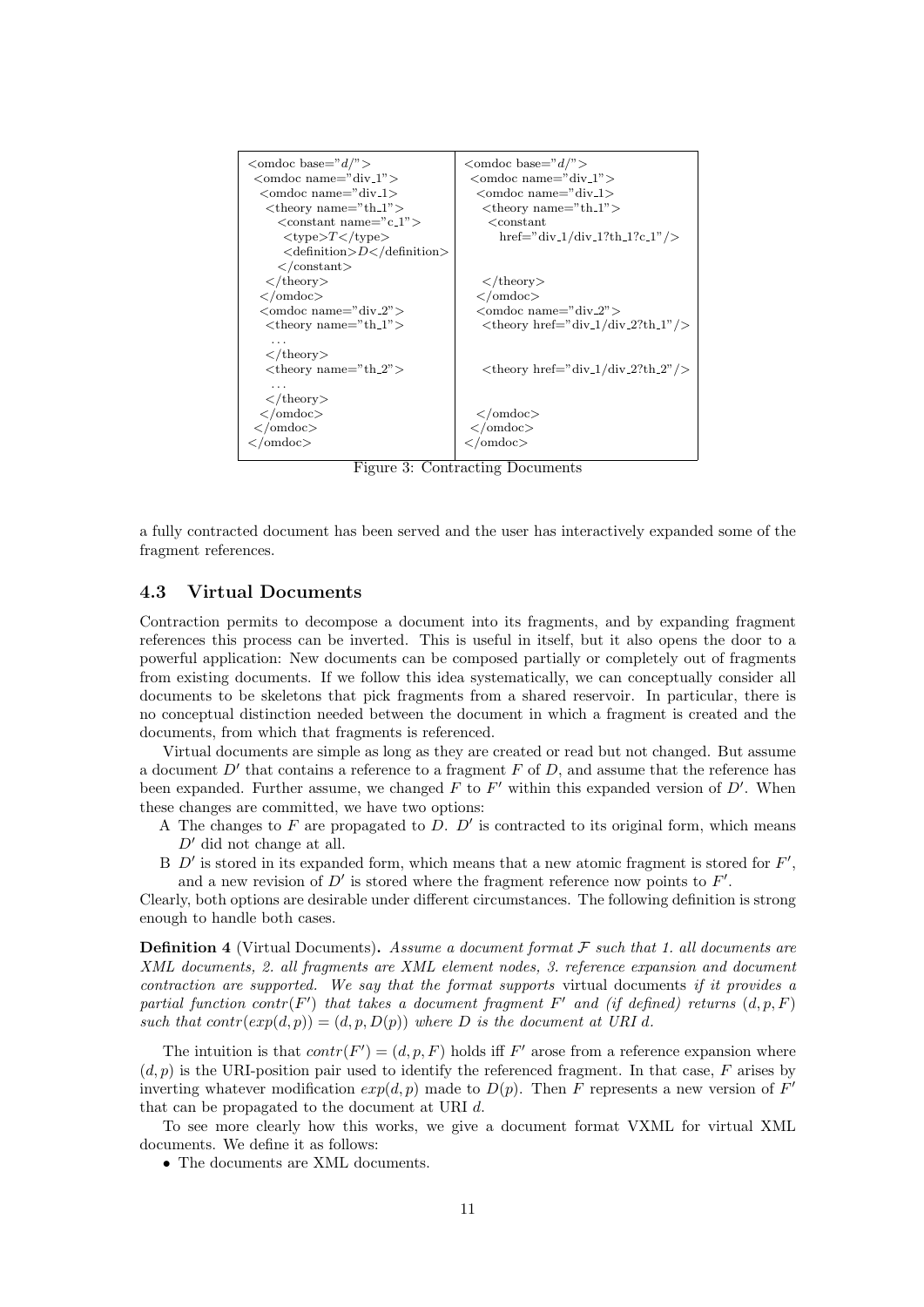- The fragments are the XML element nodes with XPath expressions as their positions.
- The fragment references are of the form of Listing [3.](#page-6-1) where  $Q$  is an XQuery returning a list  $(d_i, p_i)|_{i=1}^n$  of results, and R is arbitrary XML in particular using an element node  $\lt$ tht:result/ $>$ . The namespaces of the query Q are inherited from the tnt:query node.
- For every result, the node  $exp(d_i, p_i)$  is defined as follows:
	- 1. Take the node list R and add to all top-level nodes an attribute tnt:virtual=" $q$ " where q is the XPath expression of the tnt:xqinclude element. Let this yield L.
	- 2. Let  $N_i$  be the node list arising from replacing the node  $\langle \text{ent:result/> in } L \text{ with: the node }\rangle$  $D_i(p_i)$  (including its in-scope namespace attributes) where  $D_i$  is the document at URI  $d_i$  with the following additional attributes:
		- an attribute xml:base as in the XInclude specification,
		- an attribute tnt:added="xml:base" if an xml:base attribute was added,
		- the attributes tht:srcfile=" $d_i$ " and tht:xpath=" $p_i$ ".
	- 3. Return the concatenation  $N_1 \ldots N_n$ .
- For every fragment  $F'$  the function  $contr(F')$  is defined whenever  $F'$  has exactly one descendant node N with an attribute of the form tnt:origin=" $d\#$ xpointer(p)"; and in that case it returns  $(d, p, F)$  where F arises from N by removing the origin attribute and if applicable the xml:base attribute.

After retrieving VXML documents from TNTBase they can be dynamically expanded  $-$  e.g., by using an interactive browser or a TNTBase-supporting editor – in which case they will have tnt:virtual=" $q$ " attributes. When committing the document, TNTBase (i) replaces all elements with such attributes with the original fragment reference, which can be retrieved from the database using the XPath expression q, and (ii) propagates the respective changes to the origin document using the *contr*( $-$ ) operation. This corresponds to option A above. The user can choose option B by removing the tnt:virtual attribute.

The above definition of VXML assumes that all results of the XQuery correspond to physical nodes in some documents rather than being constructed during the XQuery. This is a necessary prerequisite for the propagation of changes. In general, this may only hold for some result nodes, in which case only changes to those nodes can be propagated. TNTBase is able to handle that situation as well, but we avoid the description here for simplicity. Note that in our example above, the OMDoc format supports virtual documents because the base attribute mentioned in the definition of the OMDoc reference expansion determines the origin of a fragment.

### <span id="page-11-0"></span>5 Presentation: Compilation and Browsing

The presentation support of TNTBase is targeted at providing document format-specific browsing interfaces. We use the term rendering for the process of transforming documents into humanoriented presentation formats such as XHTML.

Rendering can be done at commit or at view time. Commit-time rendering is generally preferable because it makes viewing faster. However, it is not suitable for interactive editing of documents and for browsing virtual documents which are created on the fly using dynamically executed XQueries. Furthermore, the presentation of a document can be affected by changes in other documents, e.g., if a document contains fragment references that are expanded before rendering. Therefore, TNTBase supports both commit- and view-time rendering.

Both types of *rendering* are controlled by a configuration file **browsers**.xml in the folder admin/viewing. Its content is of the form

| $\langle$ browsers $\geq B_1 \dots B_n \langle$ /browsers $\geq$                   |  |
|------------------------------------------------------------------------------------|--|
| where every $B_i$ is of one of the following forms:                                |  |
| $\langle x \rangle$ name="n" location="l"/><br>$\langle$ java name="n" class="c"/> |  |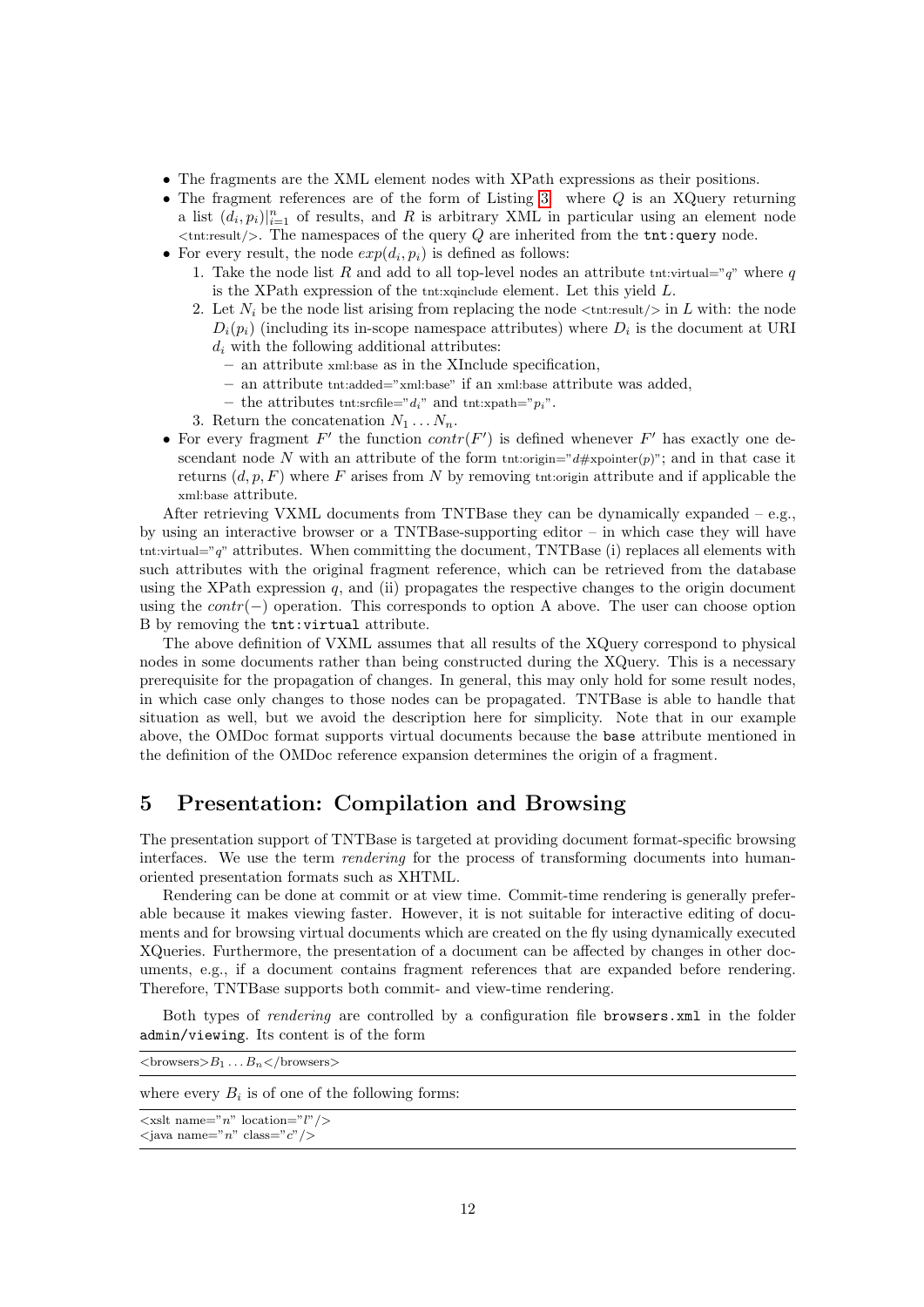The semantics is very similar to the one of the corresponding entries of the methods.xml file. The main difference is that  $n$  is not referenced in a subversion property but directly in a URI.

For view-time rendering, if <PATH> is a path in a repository with the URL REPOS, then the URL REPOS/restful/presentation/render/n/PATH yields the version of that file rendered using the method n. In particular, PATH need not refer to a file but can also contain queries that generate virtual documents on the fly. Currently two types of rendering methods are supported: XSLT transformations and custom Java rendering. In the latter case, a user has to provide an implementation of certain TNTBase interfaces that return rendered documents.

For *commit-time rendering*, the situation is very similar. The main difference is that a user has to generate (via an ad-hoc TNTBase script) the post-commit hook that internally will invoke the necessary presentational caching method via the RESTful interface. When creating such a hook, the user has to provide the name of a browser, say  $n$ , that is declared in **browsers**.xml. Once this is set up and rendered documents have been generated at commit time, one uses the URL REPOS/restful/presentation/view/n/PATH to view the cached presentation. In this case not every PATH will yield a document because the commit could have occurred before the commit-time rendering was configured. Furthermore, it is possible to force a refresh of the cached presentation by retrieving the URL REPOS/restful/presentation/cache/n/PATH. (In fact, this is what the abovementioned post-commit hook does.)

### 6 Conclusion and Future Work

We have presented  $\text{TNTBase}(\mathcal{F})$ , a format-specific extension of the TNTBase system that allows the (web) application developer to simply configure common format-specific workflows like validation, compilation, and presentation within the TNTBase system. This considerably reduces the application logic of (web) applications that manage large, changing XML-based document collections. The  $\text{TNTBase}(\mathcal{F})$  framework is implemented as an extension of TNTBase and can be obtained from the project website  $http://trace.mathweb.org/tntbase$ . TNTBase( $\mathcal F$ ) is under active development and the project website should be consulted for details and the evolving state of implementation.

To get a better intuition for the power of the TNTBase( $\mathcal{F}$ ) framework, let us look at the presentation of an ontology in Figure [4.](#page-13-2) This example from [\[Lan10\]](#page-14-13) shows a heavily cross-referenced XHTML+MathML rendering of the underlying OMDoc sources, where much of the structural relations have been annotated in RDFa. The rendering and RDFa annotation process made use of the extracted interface information (see Section [3\)](#page-3-0), which is then picked up by JOBAD [\[GLR09\]](#page-13-3), a JavaScript library that instruments the XHTML for interactivity. For instance, JOBAD can use CSS properties to collapse a proof or embedded MathML maction elements or pick a different (pre-generated) notation variant. But JOBAD can also use AJAX-style callbacks to the TNTBase(OMDoc) system for definition lookup: For any symbol a right-click menu item will query TNTBase for the definition of the corresponding constant, which will then be served by TNTBase(OMDoc) and displayed in a popup by JOBAD. This example uses only the techniques from Sections [3](#page-3-0) and [5:](#page-11-0) Pre-existing validation, annotation, rendering, and interaction functionalities were integrated into TNTBase( $\mathcal{F}$ ), which also serves as a web application platform [\[Koh+09\]](#page-14-14). The work reported here was influenced by discussions of how to integrate TNTBase into the systems of the KWARC research group, in particular the SWiM system. The latter is an OMDocbased semantic Wiki for scientific/technical documents [\[Lan08;](#page-14-15) [Lan10\]](#page-14-13), in which workflows similar to the ones described in this paper had to be established for the integration of the OMDoc format into the underlying IkeWiki platform.

We are using TNTBase( $\overline{OMDoc}$ ) in daily practice exploring the possibilities of TNTBase( $\mathcal F$ ) for a semantic document format that is designed to support document aggregation and to stretch the limits of document modularization. The newly implemented virtual documents allow to aggregate fragments of the existing document base and access, edit, and commit them, much like regular documents, if the XML format supports document aggregation in the sense we have defined in this paper. We are also looking into the use of  $\text{TYTBase}(OWL)$  for ontologies, which is seman-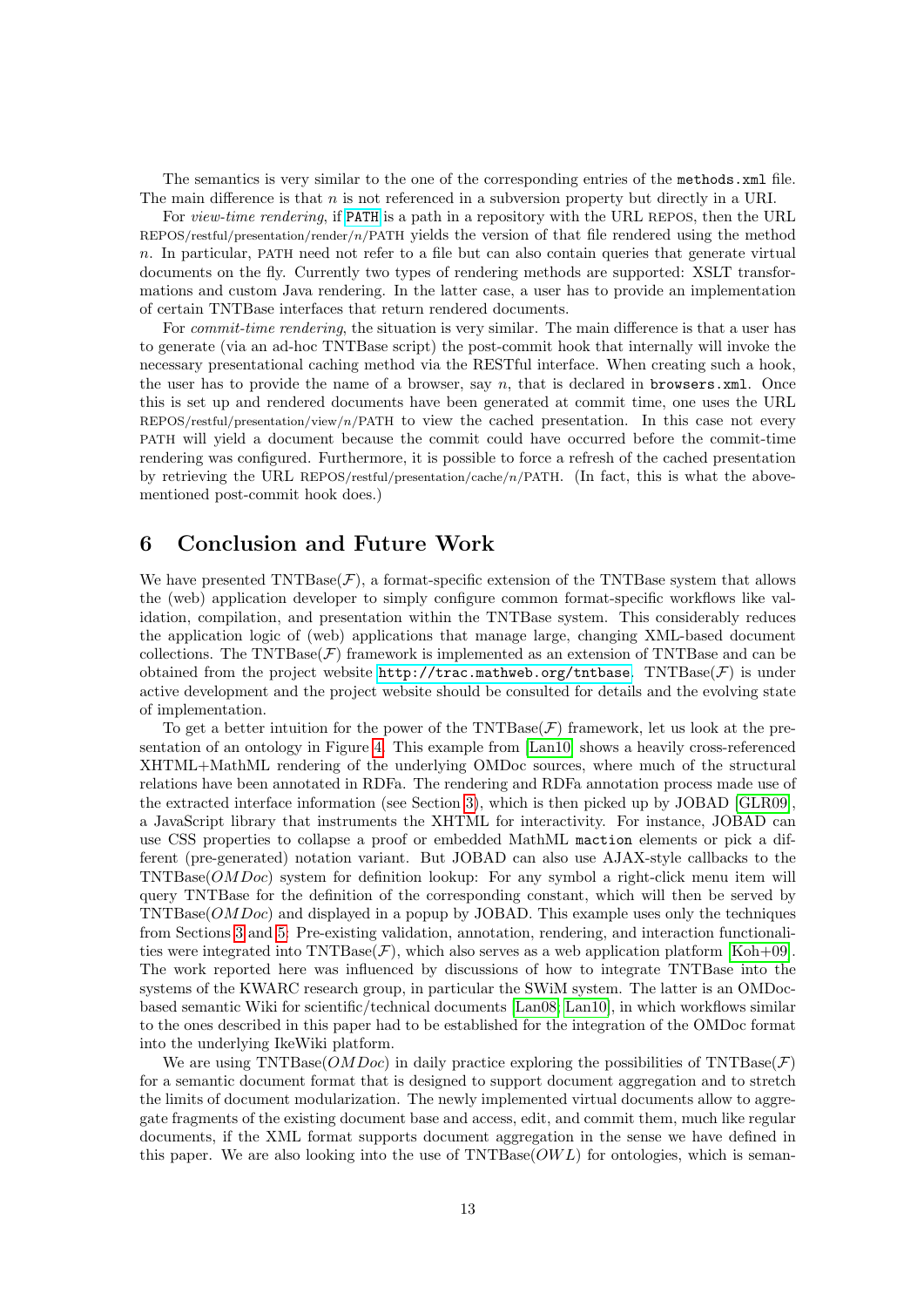

<span id="page-13-2"></span>Figure 4: A complex presentation of a documented Ontology

tically structured document format, but does not (directly) support document aggregation with the intention of developing a suitable generic XML extension that generalizes XInclude [\[MOV06\]](#page-14-12) to queries.

Even in our limited experience with virtual files, they have turned out to be an enabling technology. Take for instance the example in Section [4.1.](#page-5-1) There we can use the virtual document in Listing [2](#page-5-2) to give students access to fragments of the original XML documents (the problems) while hiding others (the solutions<sup>[5](#page-13-4)</sup>). Here, virtual documents promise to enable (some) fine-grained access control in TNTBase; we plan to study the consequences of this idea in the near future.

The next larger step in the development of TNTBase will be the introduction of distribution facilities for versioned XML document storage supporting both push and pull-based workflows. We hope to gain not only distributed document management functionalities for TNTBase, but also to offer offline capabilities for web applications, which can then simply integrate the TNTBase library for transparent caching. In such applications, the TNTBase content would take the function of a subversion working copy with the additional ability of offline commits.

### References

- <span id="page-13-0"></span>[Ber] Berkeley DB XML. URL: http://www.oracle.com/database/berkeley-db/xml/ (visited on 10/22/2009).
- <span id="page-13-1"></span>[Ber+07] Anders Berglund et al. XML Path Language (XPath) 2.0. W3C Recommendation. World Wide Web Consortium (W3C), 2007. url: [http://www.w3.org/TR/2007/REC](http://www.w3.org/TR/2007/REC-xpath20-20070123/)[xpath20-20070123/](http://www.w3.org/TR/2007/REC-xpath20-20070123/).
- <span id="page-13-3"></span>[GLR09] Jana Giceva, Christoph Lange, and Florian Rabe. "Integrating Web Services into Active Mathematical Documents". In: MKM/Calculemus 2009 Proceedings. Ed. by Jacques Carette et al. LNAI 5625. Springer Verlag, 2009, pp. 279–293. url: [https:](https://svn.omdoc.org/repos/jomdoc/doc/pubs/mkm09/jobad/jobad-server.pdf) [//svn.omdoc.org/repos/jomdoc/doc/pubs/mkm09/jobad/jobad-server.pdf](https://svn.omdoc.org/repos/jomdoc/doc/pubs/mkm09/jobad/jobad-server.pdf).

<span id="page-13-4"></span><sup>5</sup>Assuming of course that we have configured TNTBase's file-level authentication and authorization to restrict access to the course materials to instructors.